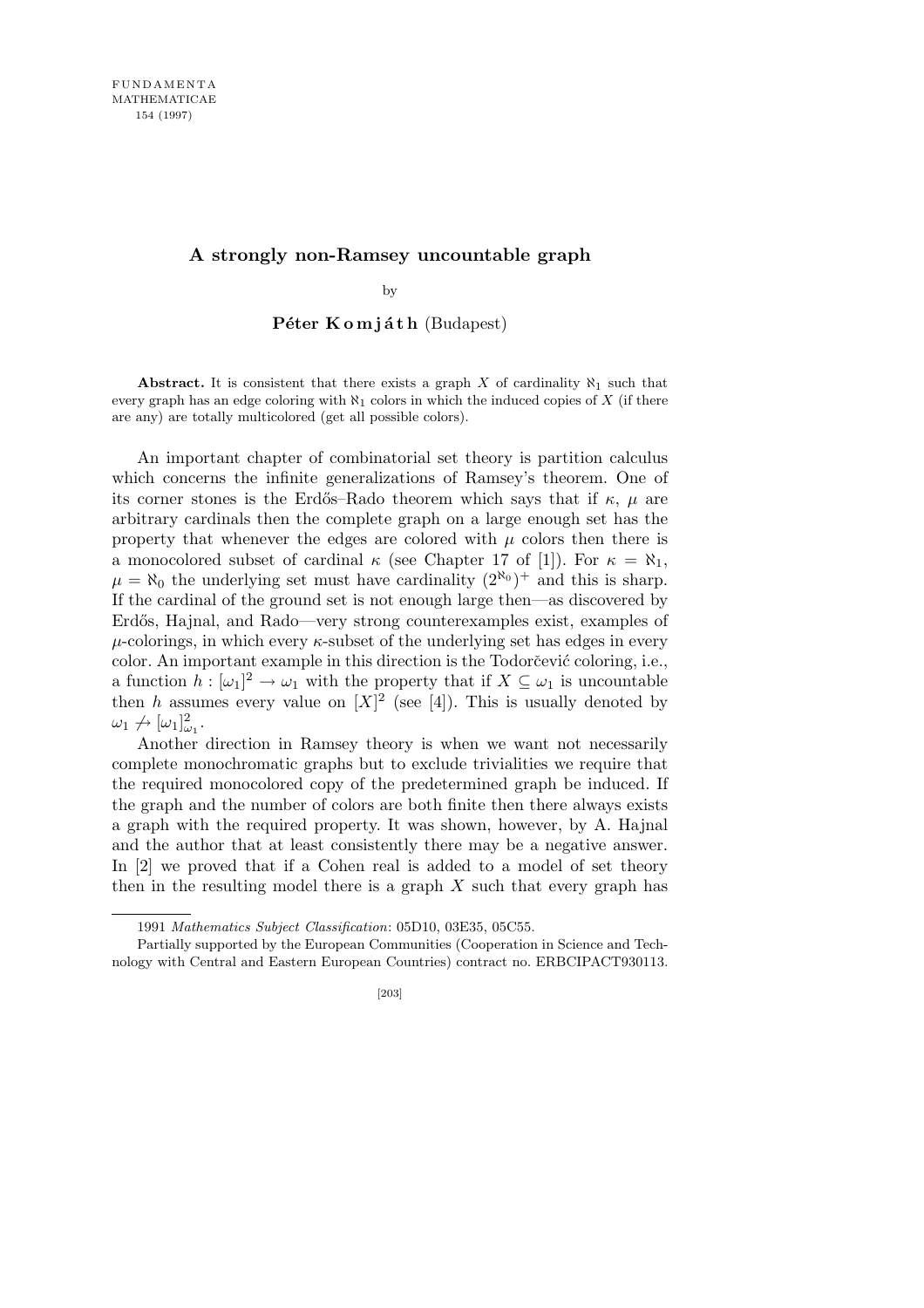204 P. Komjáth

an edge-coloring with two colors and with no monochromatic induced copy of *X*. Soon after S. Shelah proved the consistency of the other direction, that for any graph *X* and any cardinal  $\mu$  there is a graph which always has monocolored copies of *X* when its edges are  $\mu$ -colored ([3]).

In this note we show that there may consistently exist a graph with a very strong non-Ramsey property, a graph *X* of cardinal  $\aleph_1$  such that every graph has an edge-coloring with  $\aleph_1$  colors such that all induced copies of X get all colors.

THEOREM. It is consistent that there exists a graph  $X$  on  $\omega_1$  such that *for every graph Y there is a coloring of the edges of Y with*  $\aleph_1$  *colors with the property that every induced copy of X in Y gets every color.*

P r o o f. Let  $(P, \leq)$  be the following notion of forcing:  $p \in P$  iff  $p = (s, q)$ where  $s \in [\omega_1]^{<\omega}$ ,  $g \subseteq [s]^2$ ;  $(s', g') \le (s, g)$  iff  $s' \supseteq s$  and  $g = g' \cap [s]^2$ . If *G* ⊆ *P* is a generic subset then  $X = \bigcup \{g : (s, g) \in G\}$  is a graph on  $\omega_1$ . We show that in  $V^P$ ,  $X$  witnesses the truth of the Theorem.

To investigate a property of this forcing we work in  $V[G]$ . Assume that  $\varphi$  is a sentence of the forcing language,  $(s, g) \in G$  and some  $e \in g$  has the following property:  $(s, g) \Vdash \varphi$  and  $(s, g - \{e\}) \Vdash \neg \varphi$ . In this case we say that  $e$  is *critical* for  $\varphi$ .

CLAIM. If  $(s, q) \in G$  forces  $\varphi$  then every edge critical for  $\varphi$  is in g.

Proof. Assume that  $(s', g') \in G$  shows that *e* is critical for  $\varphi$ . Then  $(s, g)$  and  $(s', g')$  are compatible as both are in *G* and  $(s, g)$  and  $(s', g' - \{e\})$ are incompatible as they force  $\varphi$ ,  $\neg \varphi$ , respectively. This is only possible if  $e \subseteq s \cap s'$ , i.e.,  $e \in g$ .

In order to show that the statement of the Theorem holds in  $V^P$  let  $i : [\omega_1]^2 \to \omega$  be a function with the property that  $i(\beta, \alpha) \neq i(\beta', \alpha)$  for *β*  $\lt$  *β'*  $\lt$  *α*. Let *h* : [*ω*<sub>1</sub>]<sup>2</sup> → *ω*<sub>1</sub> be a Todorčević function, i.e., *h*"[*X*]<sup>2</sup> = *ω*<sub>1</sub> for every  $X \in [\omega_1]^{\omega_1}$ .

Assume that  $1 \Vdash (\lambda, Y)$  is a graph. Assume, moreover, that  $G \subseteq P$  is generic and  $V[G] \models {\{\xi, \zeta\}} \in Y$  and there is an edge *e* critical to the statement  $\{\xi, \zeta\} \in Y$  such that  $i(e) > i(f)$  for every other edge f critical to this statement. In this case we put  $F(\xi, \zeta) = h(e)$ . (We notice that this definition may leave some edges uncolored but this does not affect the result by the nature of the problem.) We show that this coloring of the edges of *Y* satisfies the requirements.

Assume that  $p \Vdash f : \omega_1 \to \lambda$  embeds X, and an ordinal  $\tau < \omega_1$  is given. For  $\alpha \in \omega_1$  select  $p_\alpha \leq p$  with  $p_\alpha \Vdash f(\alpha) = \gamma_\alpha$ . With the delta-system lemma for an uncountable  $X \subseteq \omega_1$  the following hold:  $p_\alpha = (s \cup s_\alpha, g_\alpha)$ ,  $\alpha \in s_\alpha, g = g_\alpha \cap [s]^2$ , so these conditions are compatible. With a further thinning we can assume that there is a number  $n < \omega$  with  $i(x, y) \leq n$  for